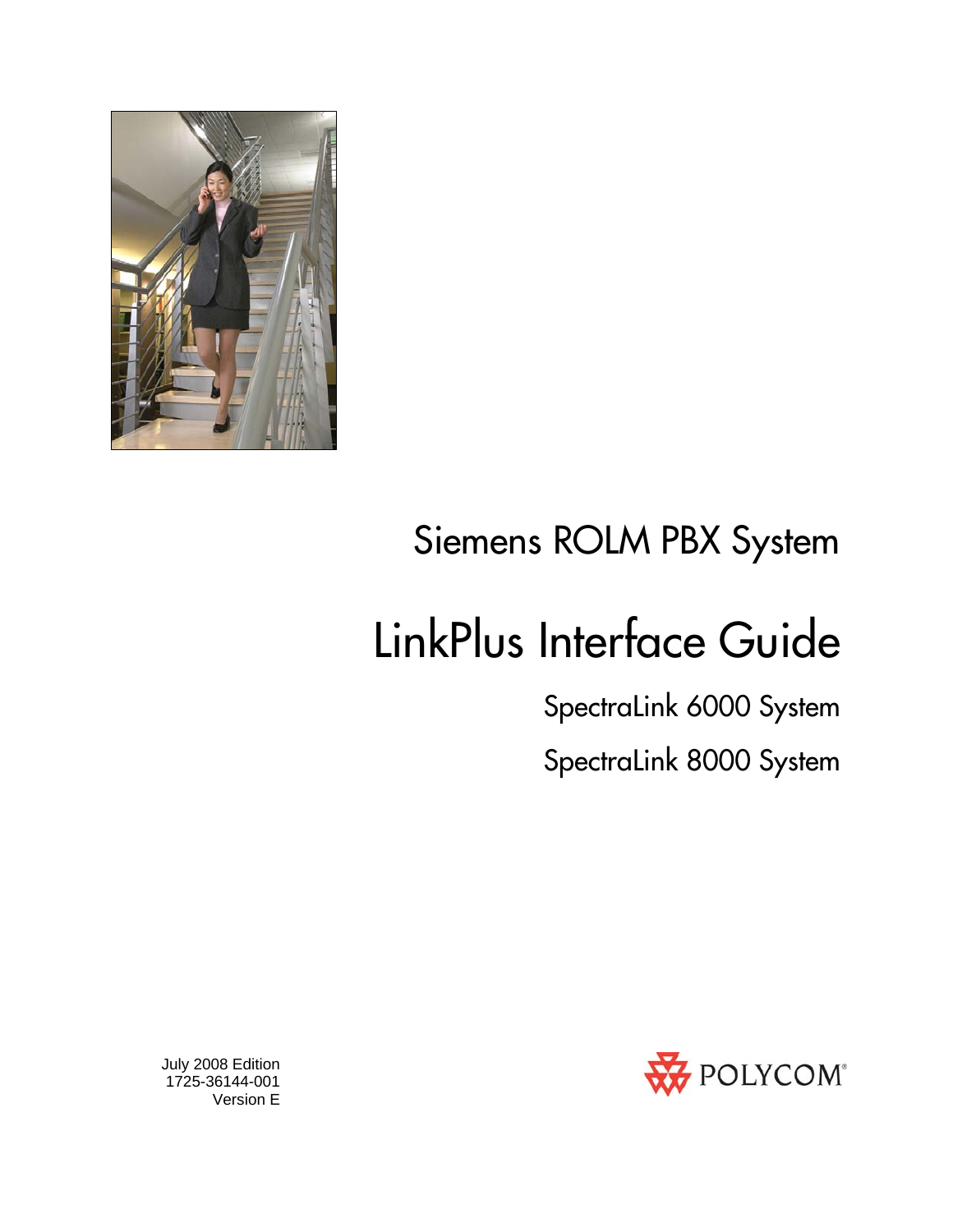#### Trademark Information

Polycom® and the logo designs SpectraLink® LinkPlus Link NetLink SVP

Are trademarks and registered trademarks of Polycom, Inc. in the United States of America and various countries. All other trademarks used herein are the property of their respective owners.

#### Patent Information

The accompanying product is protected by one or more US and foreign patents and/or pending patent applications held by Polycom, Inc.

#### Copyright Notice

Copyright © 1998 to 2008 Polycom, Inc.

All rights reserved under the International and pan-American copyright Conventions.

No part of this manual, or the software described herein, may be reproduced or transmitted in any form or by any means, or translated into another language or format, in whole or in part, without the express written permission of Polycom, Inc.

Do not remove (or allow any third party to remove) any product identification, copyright or other notices.

Every effort has been made to ensure that the information in this document is accurate. Polycom, Inc. is not responsible for printing or clerical errors. Information in this document is subject to change without notice and does not represent a commitment on the part of Polycom, Inc.

#### **Notice**

Polycom, Inc. has prepared this document for use by Polycom personnel and customers. The drawings and specifications contained herein are the property of Polycom and shall be neither reproduced in whole or in part without the prior written approval of Polycom, nor be implied to grant any license to make, use, or sell equipment manufactured in accordance herewith.

Polycom reserves the right to make changes in specifications and other information contained in this document without prior notice, and the reader should in all cases consult Polycom to determine whether any such changes have been made.

No representation or other affirmation of fact contained in this document including but not limited to statements regarding capacity, response-time performance, suitability for use, or performance of products described herein shall be deemed to be a warranty by Polycom for any purpose, or give rise to any liability of Polycom whatsoever.

#### Contact Information

Please contact your Polycom Authorized Reseller for assistance.

Polycom, Inc. 4750 Willow Road, Pleasanton, CA 94588 [http://www.polycom.com](http://www.polycom.com/)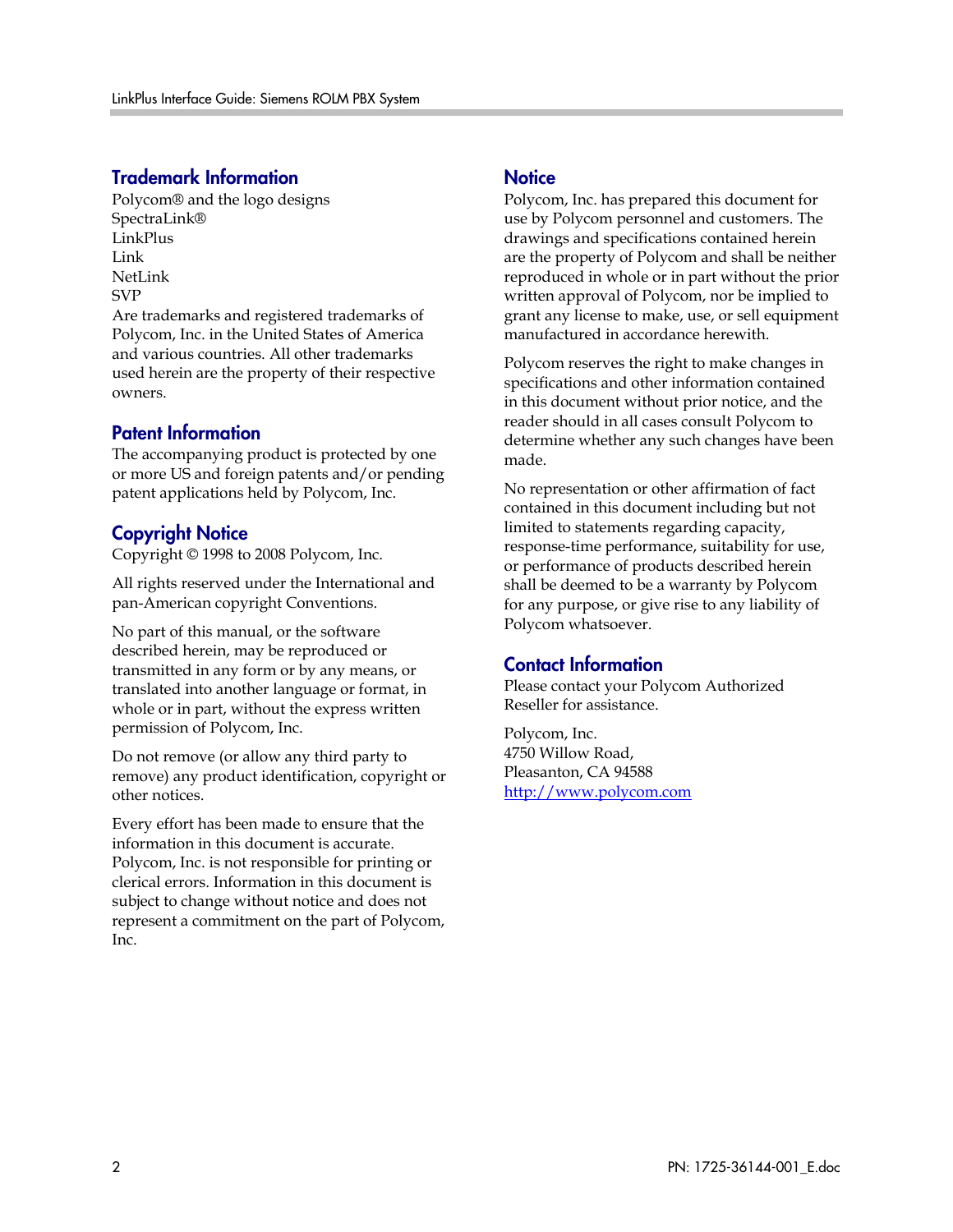# About this Guide

Polycom is the market leader in multi-cellular wireless telephone systems for the workplace. We manufacture a range of products to suit any size installation. All Polycom products use our LinkPlus digital integration technology to integrate with various digital switch platforms. Using LinkPlus technology, Wireless Telephones (handsets) emulate digital telephone sets to deliver advanced capabilities such as multiple line appearances and LCD display features. This document explains the programming or administration required to use the host digital switch with the following Polycom products:

### SpectraLink 6000 System – SpectraLink 6300 MCU

The SpectraLink 6000 System supports up to 3,200 handsets and up to 1,000 Base Stations. Up to 25 shelves can be interconnected for maximum system capacity.

### SpectraLink 6000 System – SpectraLink 6100 MCU

Designed for smaller installations supporting up to 64 handsets and up to 16 Base Stations. Up to four MCU controllers can be interconnected for maximum system capacity.

#### SpectraLink 8000 Telephony Gateway

The SpectraLink 8000 Telephony Gateway is a wireless telephony product that provides high quality packetized voice communications using the Internet Protocol (IP).



Different models of SpectraLink Wireless Telephones vary in functional capabilities. This document covers the basic operational features of all handsets. However, certain handset or PBX features may not be supported by your emulation.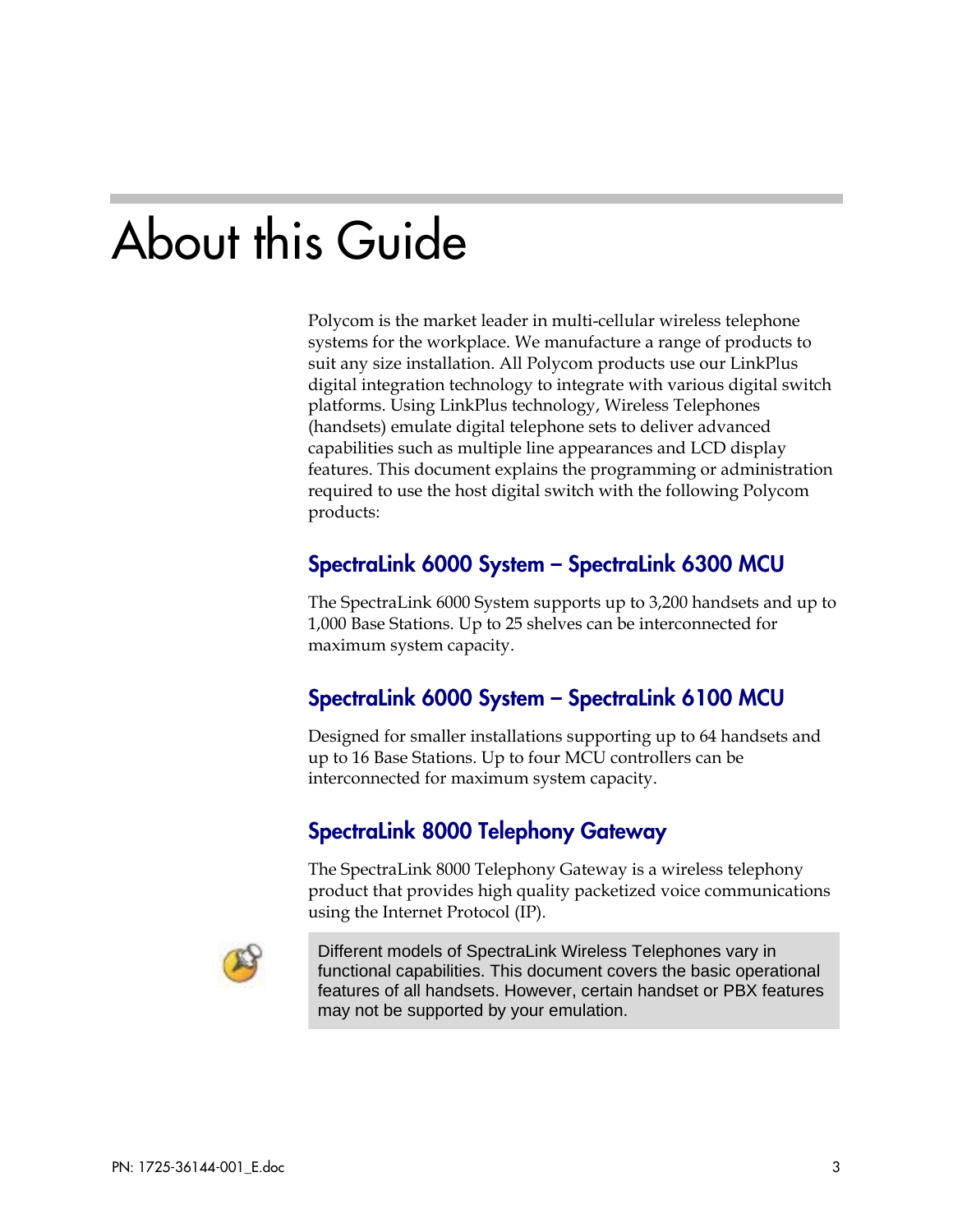## Related Documents

*SpectraLink 6300 MCU : Operator's Console* (1725-36125-001)

*SpectraLink 6100 MCU: Installation and Operation* (1725-36097-001)

*SpectraLink 6020 Wireless Telephone and Accessories User Guide*  (1725-36092-001)

Available at

[http://www.polycom.com/usa/en/support/voice/proprietary\\_wire](http://www.polycom.com/usa/en/support/voice/proprietary_wireless/proprietary_wireless.html) [less/proprietary\\_wireless.html](http://www.polycom.com/usa/en/support/voice/proprietary_wireless/proprietary_wireless.html)

*SpectraLink 8000 Telephony Gateway: Administration Guide for SRP*  (1725-36028-001)

*SpectraLink 8020/8030 Wireless Telephone and Accessories User Guide*  (1725-36023-001)

*SpectraLink e340/h340/i640 Wireless Telephone: Configuration and Administration (SRP)* (72-1065-09)

Available at <http://www.polycom.com/usa/en/support/voice/wi-fi/wi-fi.html>

*Telephone Switch Interface Matrix* (1725-36128-001)

Available at [http://www.polycom.com/usa/en/support/voice/wi](http://www.polycom.com/usa/en/support/voice/wi-fi/pbx_integration.html)[fi/pbx\\_integration.html](http://www.polycom.com/usa/en/support/voice/wi-fi/pbx_integration.html)

## Customer Support

Polycom wants you to have a successful installation. If you have questions please contact the Customer Support Hotline at (800) 775-5330. The hotline is open Monday through Friday, 6 a.m. to 6 p.m. Mountain time.

For Technical Support: [technicalsupport@polycom.com](mailto:technicalsupport@polycom.com)

For Knowledge Base: <http://www.polycom.com/usa/en/support/voice/voice.html>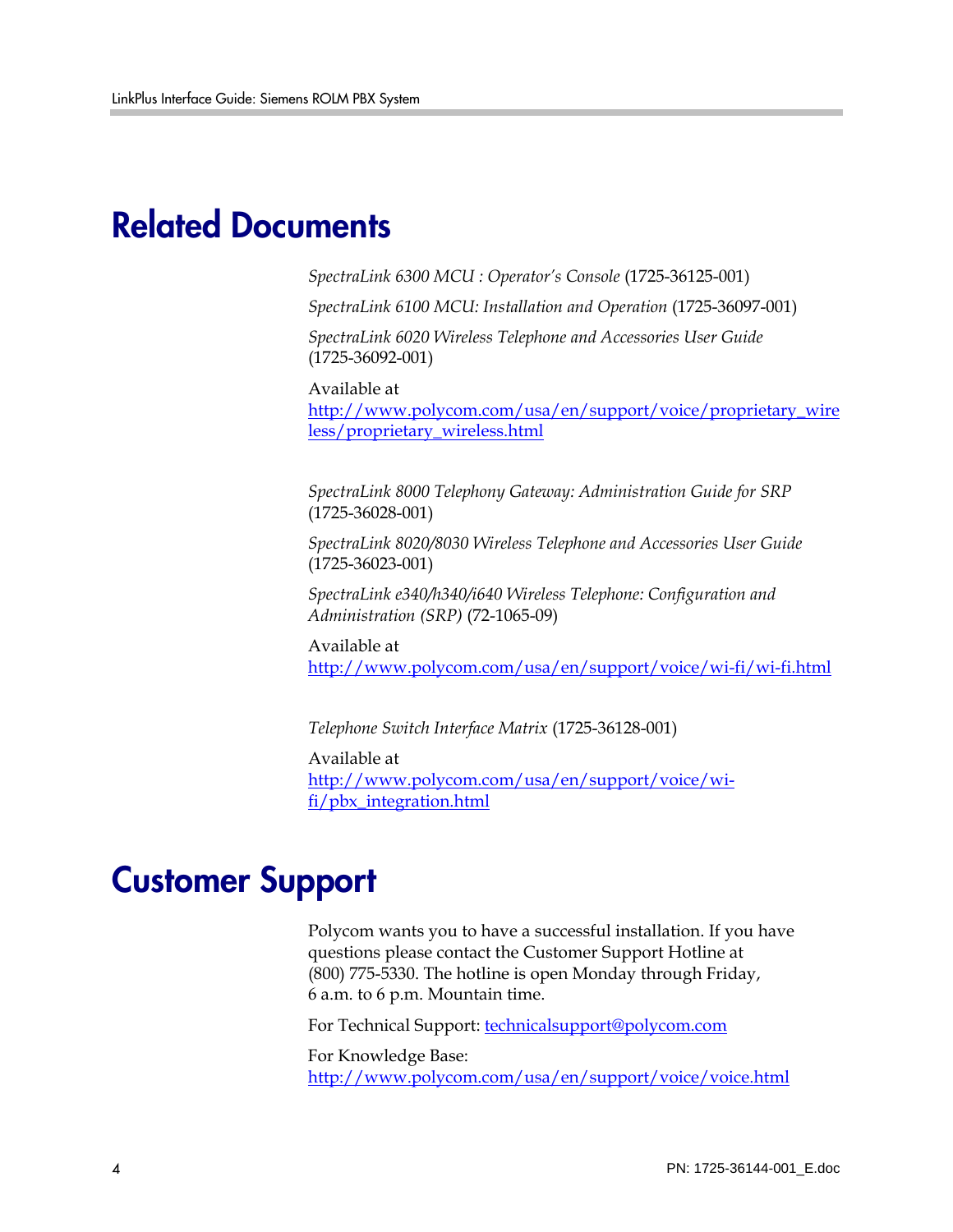# Icons and Conventions

This manual uses the following icons and conventions.



Caution! Follow these instructions carefully to avoid danger.



Note these instructions carefully.

Label This typeface indicates a key, label, or button on Polycom hardware.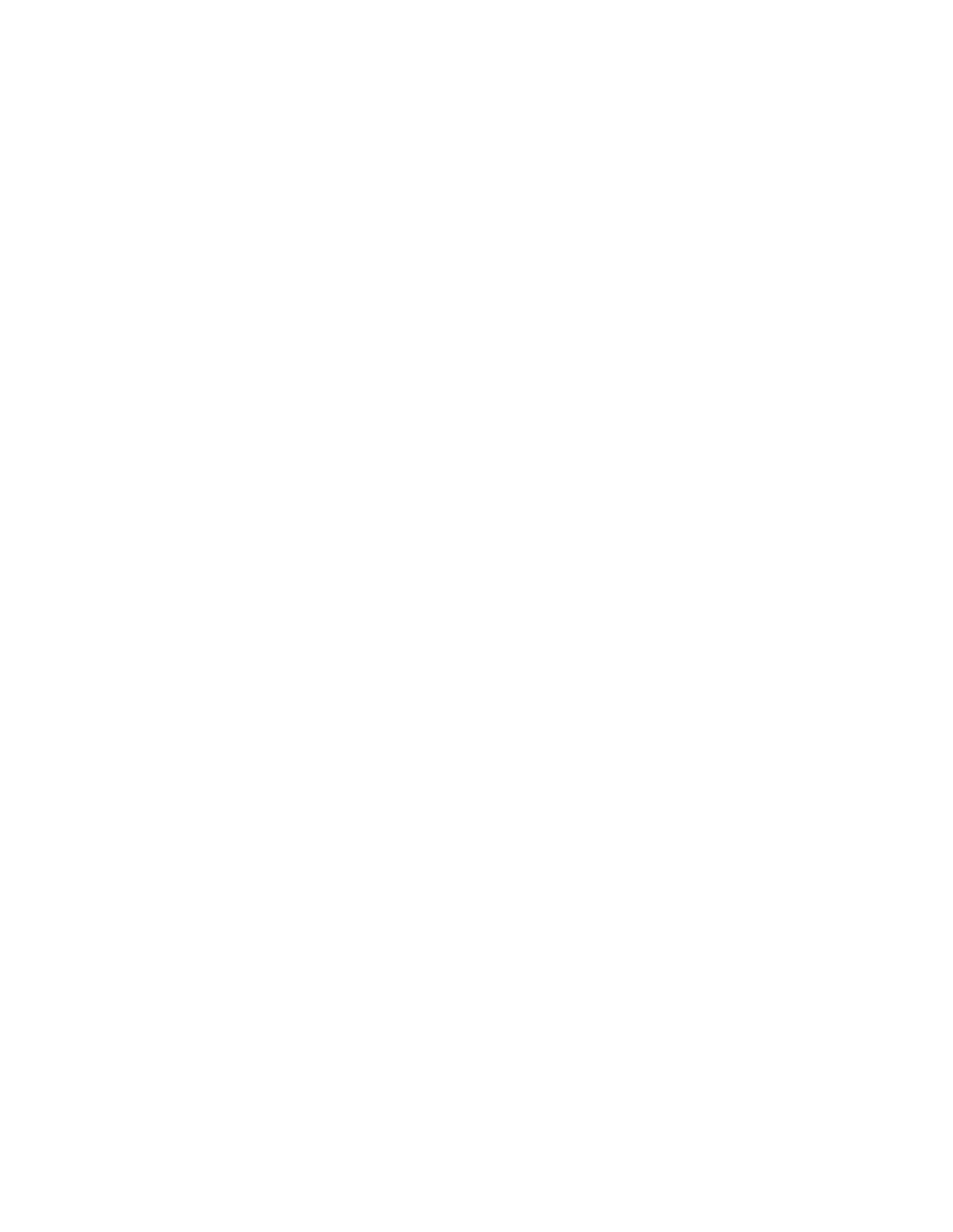# Plan the Interface

The system administrator programs the telephone system for use with the Wireless Telephone System using the normal administration terminal or procedures. Programming can be done after the handsets are registered.

Recommended programming includes assigning extension numbers to the handsets and programming features on the telephone system so they are easily accessible from the handsets.

For analog interfaces, macro codes are in the document relating to configuring the system. See *SpectraLink 6300 MCU: Operator's Console, SpectraLink 6100 MCU: Installation and Operation,* or *SpectraLink 8000 Telephony Gateway: Administration Guide for SRP*.

The following information will help the system administrator set up the SpectraLink handsets to operate in a way that feels familiar and comfortable to users.

## Plan Programming

Digital Interface programming for the Wireless Telephone System will be faster if it is planned in advance by verifying the parameters and features on the current telephone system and wired phones. The system administrator must assign extension numbers to the handsets and plan the functions (trunk access, toll restrictions, system features, ringing options etc.) to be programmed for the handsets.

One of these scenarios concerning how the handsets are programmed should apply to this site:

- All handsets are programmed alike: All handsets will be programmed exactly the same. Depending on the capabilities of the switch, the system administrator can often program one handset and use it as a model for all other handsets.
- Groups of handsets are programmed alike: Handsets are grouped into classes that are programmed alike. Depending on the capabilities of the switch, the system administrator can program

1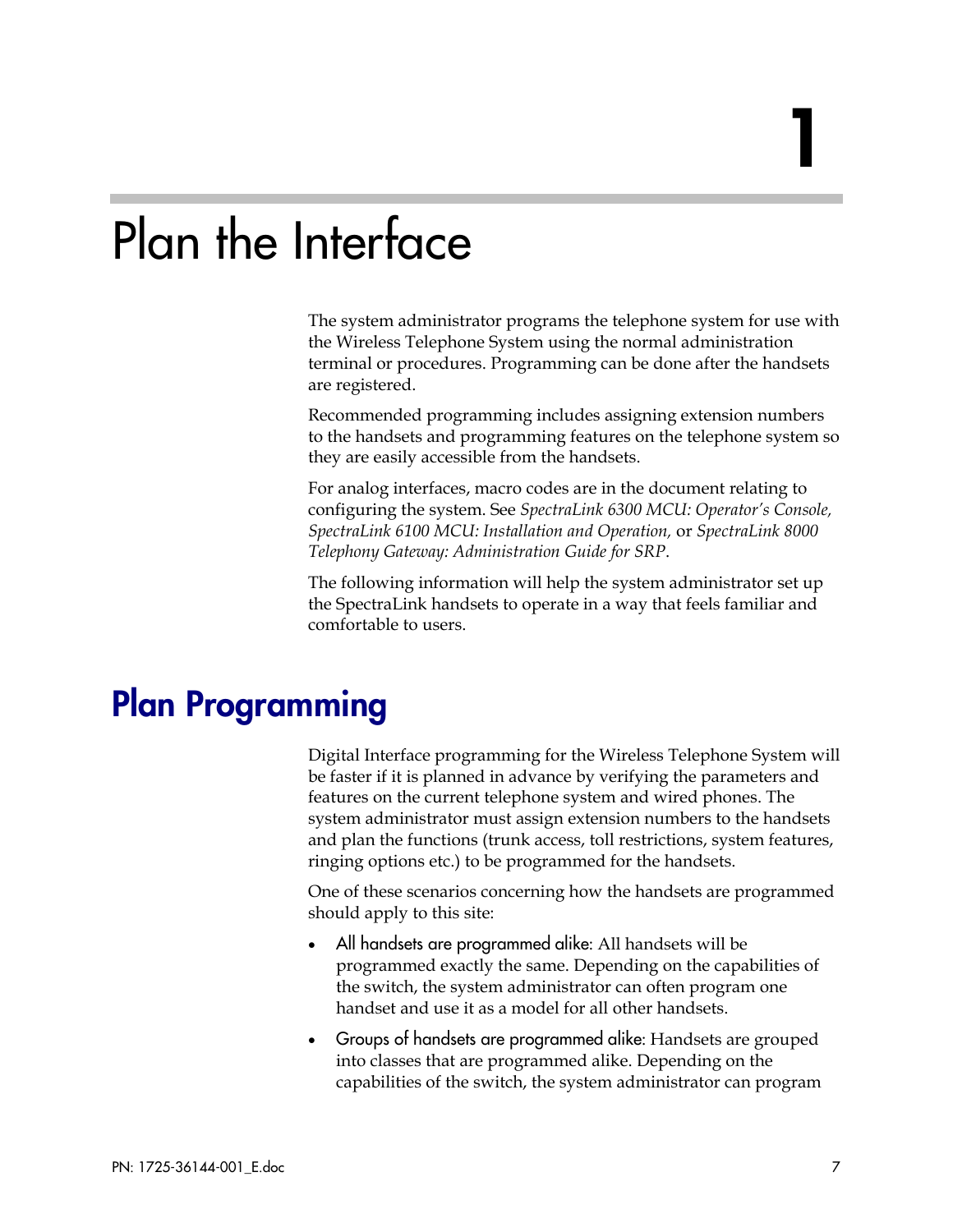"model" handsets then use the model as a template to program the other handsets.

All handsets are different: All handsets are programmed differently, so each handset will be programmed individually.

Before the system is installed, verify the operating parameters and features on the Rolm system and sets, and set up template tables to reflect the required parameters and features for the handsets. Programming will be faster if you determine this information in advance.

#### Line assignment

The handset supports a total of nine line resources. Which lines should ring at this handset?

#### **Extensions**

Which extensions will be assigned to the handsets?

#### Message waiting

Does voicemail turn on a message waiting light for this handset?

#### Class of Service

To which Class of Service should handsets be assigned?

#### Extension routing

Where is this handset forwarded on busy/no answer?

#### Pickup group

To which group does this handset or group of phones belong?

#### Programmable buttons

The handset supports nine features accessed through the FCN key. Determine which features, if any, should be programmed on the handsets. The Siemens-ROLM technician will create a template table for each unique button layout.

It may help to identify a wired ROLMPhone 400 set that is programmed exactly or close to the way the handsets should be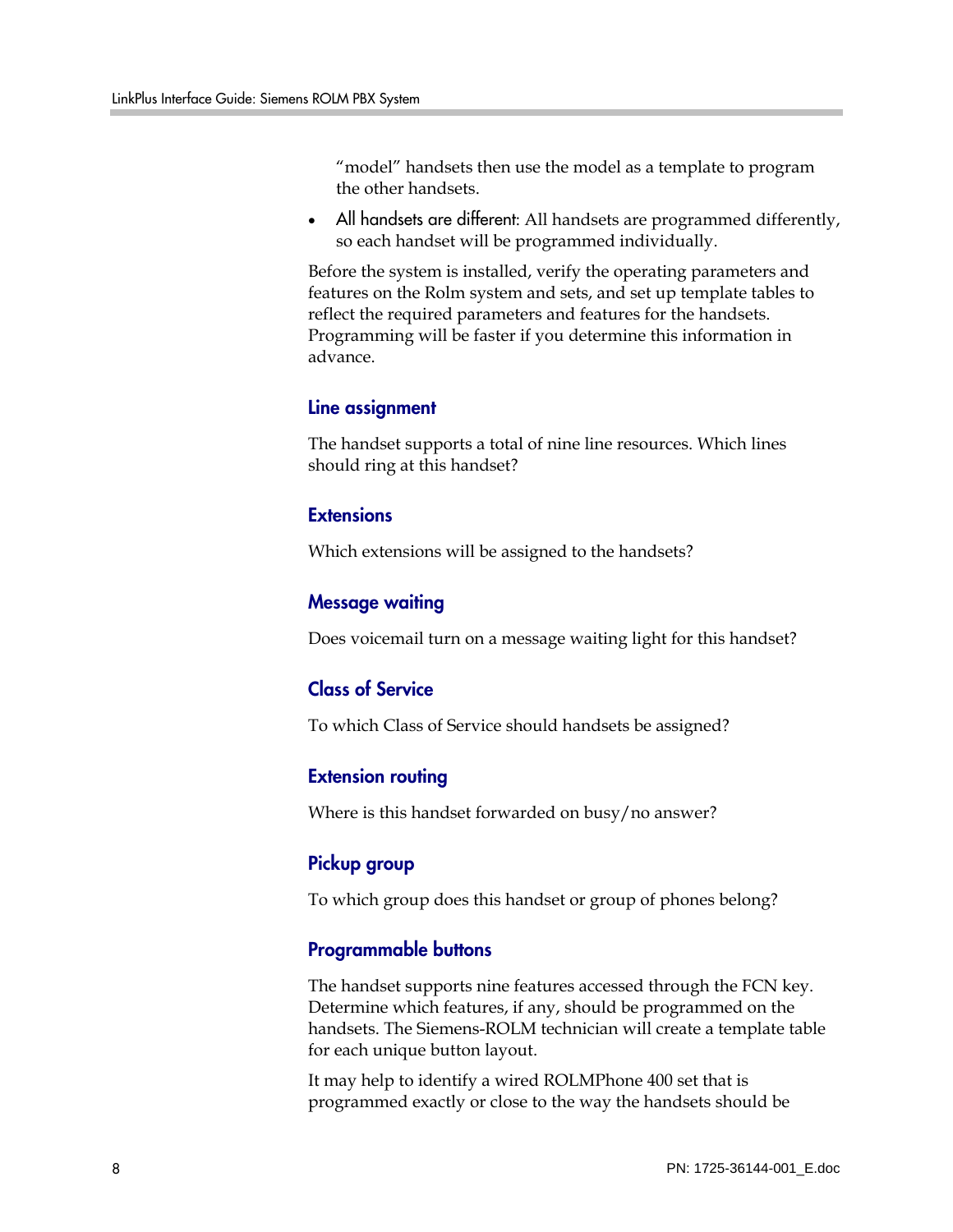programmed. The feature table for this set can be assigned to the handsets and modified accordingly.

### Assign Extension Numbers

The wire contractor should inform the system administrator which port numbers have been designated for the handsets.

The system administrator may use the *Extension Assignments Worksheet* at the end of this document to track the port numbers, extensions, users, and features assigned to handsets.

## The Wireless Telephone Display

The SpectraLink Wireless Telephone will display the telephone number as it is dialed.

Certain characters may be used by the system that are not implemented in the handset. Flashing characters are not implemented on the handset, nor is rolling or scrolling of text.

#### Handset indicators

Line indicators are associated with line access keys. Status indicators or icons are associated with voicemail, low battery function, other functions, and service interruption. A left or right arrow is displayed when the screen can be toggled either left or right to display more characters.

When lines are programmed as shown on the key-map diagrams, the numeral icons on the handset display will be mapped to any deskset LEDs associated with the corresponding feature keys. The line icons will be displayed as follows:

| <b>Line State</b> | <b>Handset Line Status Icon State</b> |
|-------------------|---------------------------------------|
| On-hook           | Off                                   |
| Off-hook          | On                                    |
| Ringing           | Fast flash                            |
| On hold           | Slow flash                            |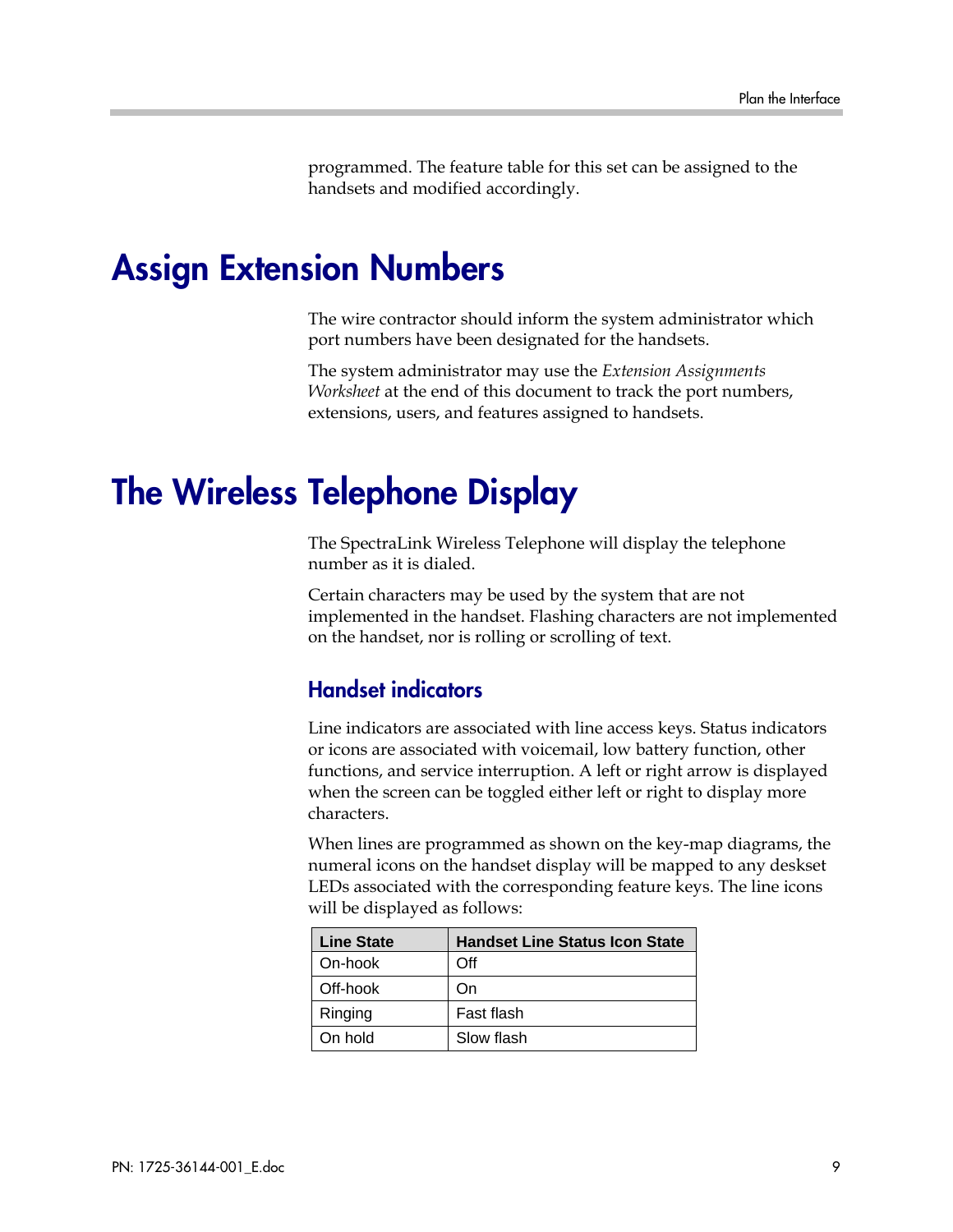## Feature Programming Requirements

When planning the interface, the following information must be taken into account:

#### Line sequences

The handset uses two types of key sequences to access PBX features and multiple lines. Line sequences are those where the user presses the LINE key and then a number key. The key-map design designates "line" keys that should be programmed for line appearance so that they correspond to line sequences on the handset.

The LINE icon on the handset will reflect activity on the corresponding deskset key. For this reason, it is recommended that line appearance keys be used only for line access. If only one line is assigned to a particular handset, leave the other designated line keys identified on the key maps unassigned. The corresponding handset  $LINE + key$ sequences will then have no function.

• Lines 10-19 are not supported on the handset.

#### Function sequences

Function sequences are those where the handset user presses the FCN key and then a number key. Designated "function" deskset keys programmed to system features such as Transfer and Conference may have their corresponding menu items display on the handset function menu. See the key-map diagram for the function keys that are available for feature programming.

## Function Menu Programming

#### SpectraLink 6300 MCU

The function menu text defaults for the handsets associated with the SpectraLink 6300 MCU can be changed via the SpectraLink Operator's Console.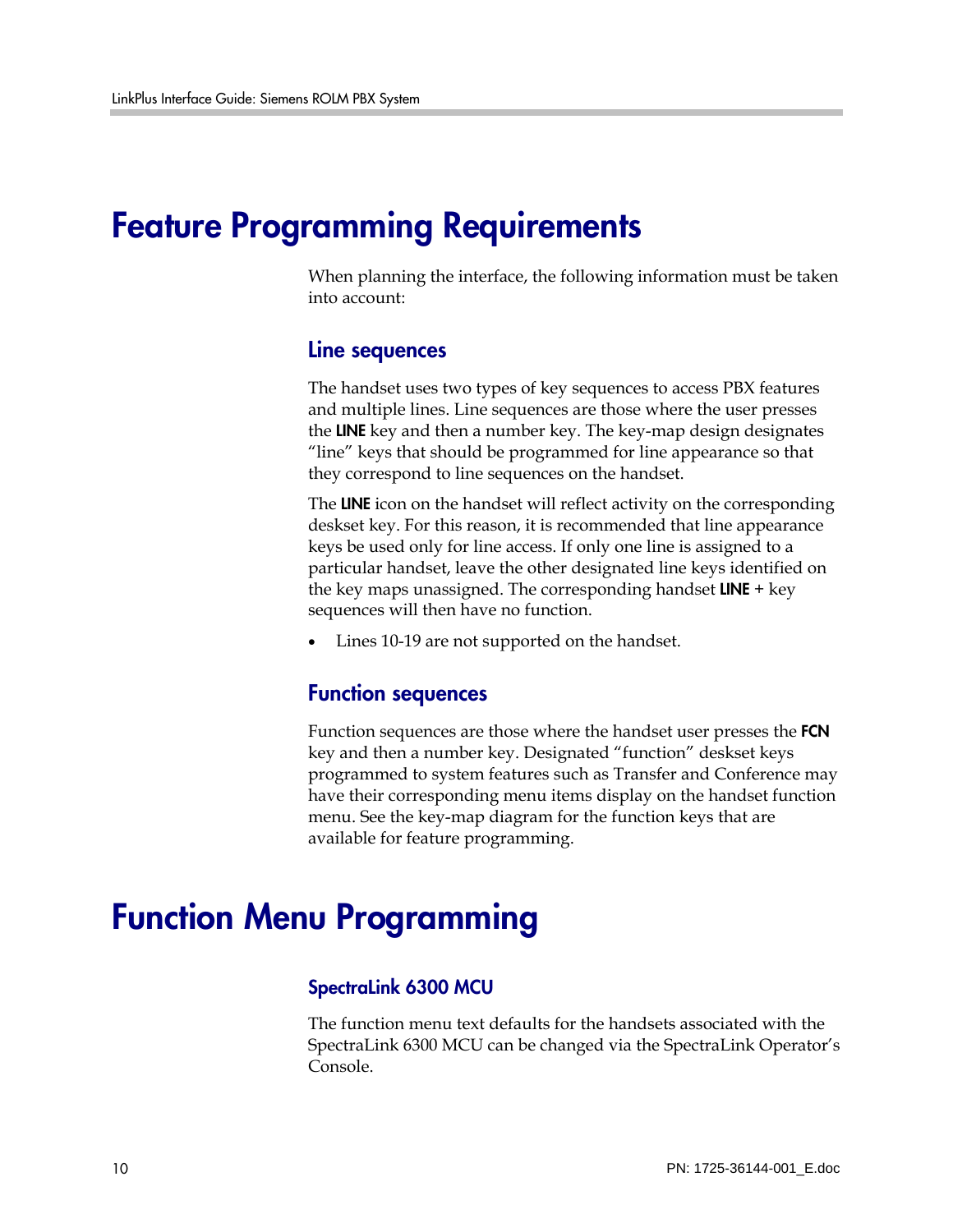#### SpectraLink 6100 MCU

For the SpectraLink 6100 MCU, the handset function menu text can only be changed via remote configuration through the services of Polycom's Customer Support.

#### SpectraLink 8000 Telephony Gateways

Function menu text options can be changed in the Administration Console of the SpectraLink 8000 Telephony Gateways.

#### Hold

The Hold feature should be programmed to the Hold key as shown on the key-map diagrams so that when the **Hold** key or softkey is pressed on the handset, the call is placed on hold.

#### **Mute**

The handset Mute function is hard-coded to  $FCN + 1$  on the  $PTB4xx$ handset. This function sequence is recommended, but the system administrator can assign the Mute function to any available function key sequence or leave the function unassigned. The SpectraLink 6000 and SpectraLink 8020/8030 Wireless Telephones use a Mute softkey.

#### Voicemail

The message-waiting icon on the handset is activated with the message indication of the deskset. The voicemail feature on the deskset must be assigned to the feature key as shown in the key-map diagrams. Do not assign any other feature to this key, since the associated LED is directly mapped to the message-waiting icon on the handset. This LED assignment must be used in order to support the message-waiting icon. Using this key for any other feature or for line access could cause unacceptable system performance.

#### **Speakerphone**

If a handset such as the PTB 4xx has no speaker, speakerphone function and functions that require the use of the volume keys will not be made available on the handset. In such a case, disable all speaker-phone features, particularly any hands-free features that activate the speaker with the telephone on-hook.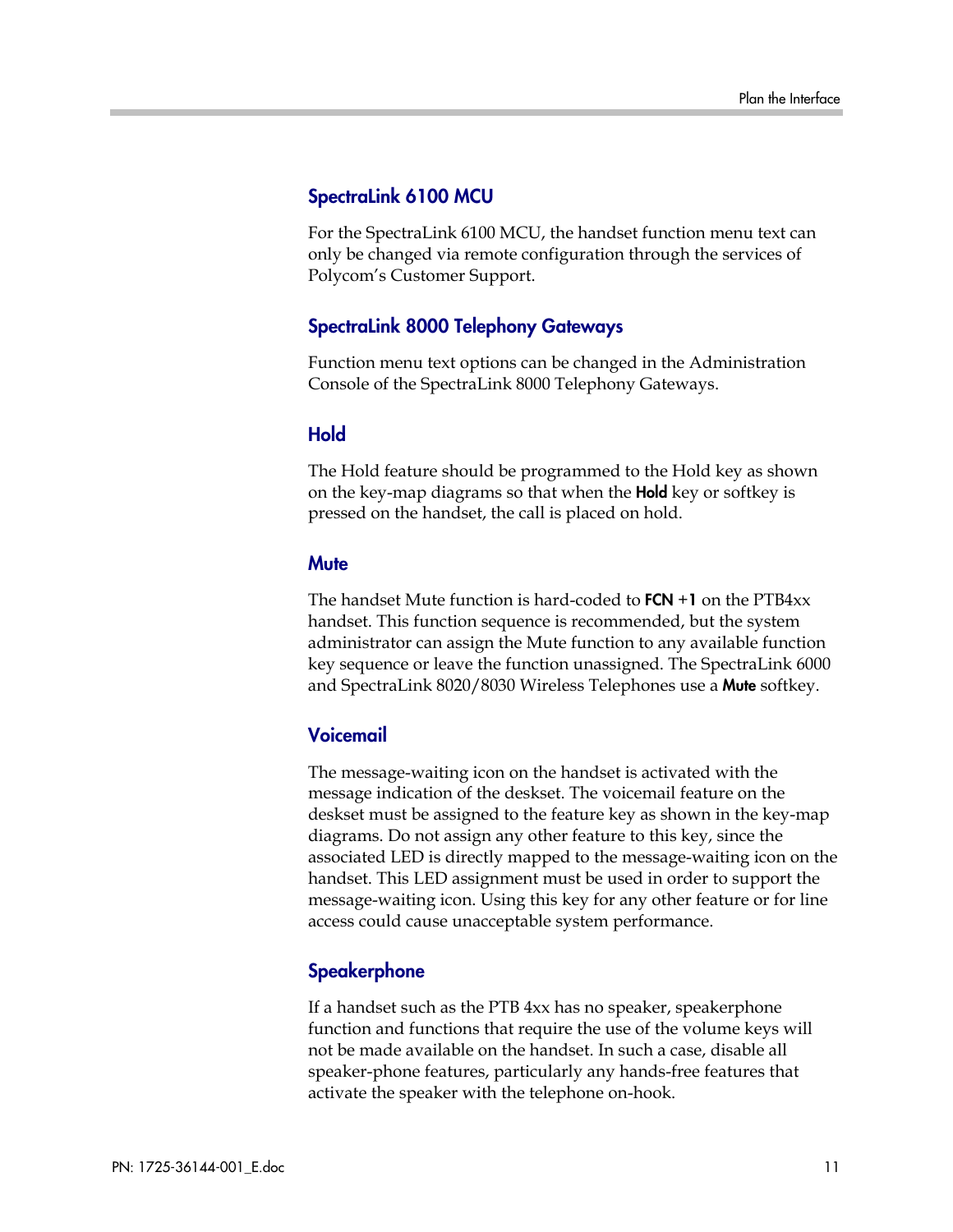#### Ring types

Handset ring types (soft, normal, vibrate, etc.) are programmed by the handset user and are not accessible or changeable by the system switch. Whenever possible the audible ringer on the handset will follow the cadence provided by the system switch. Call progress tones provided by the host system will be passed through to the handset.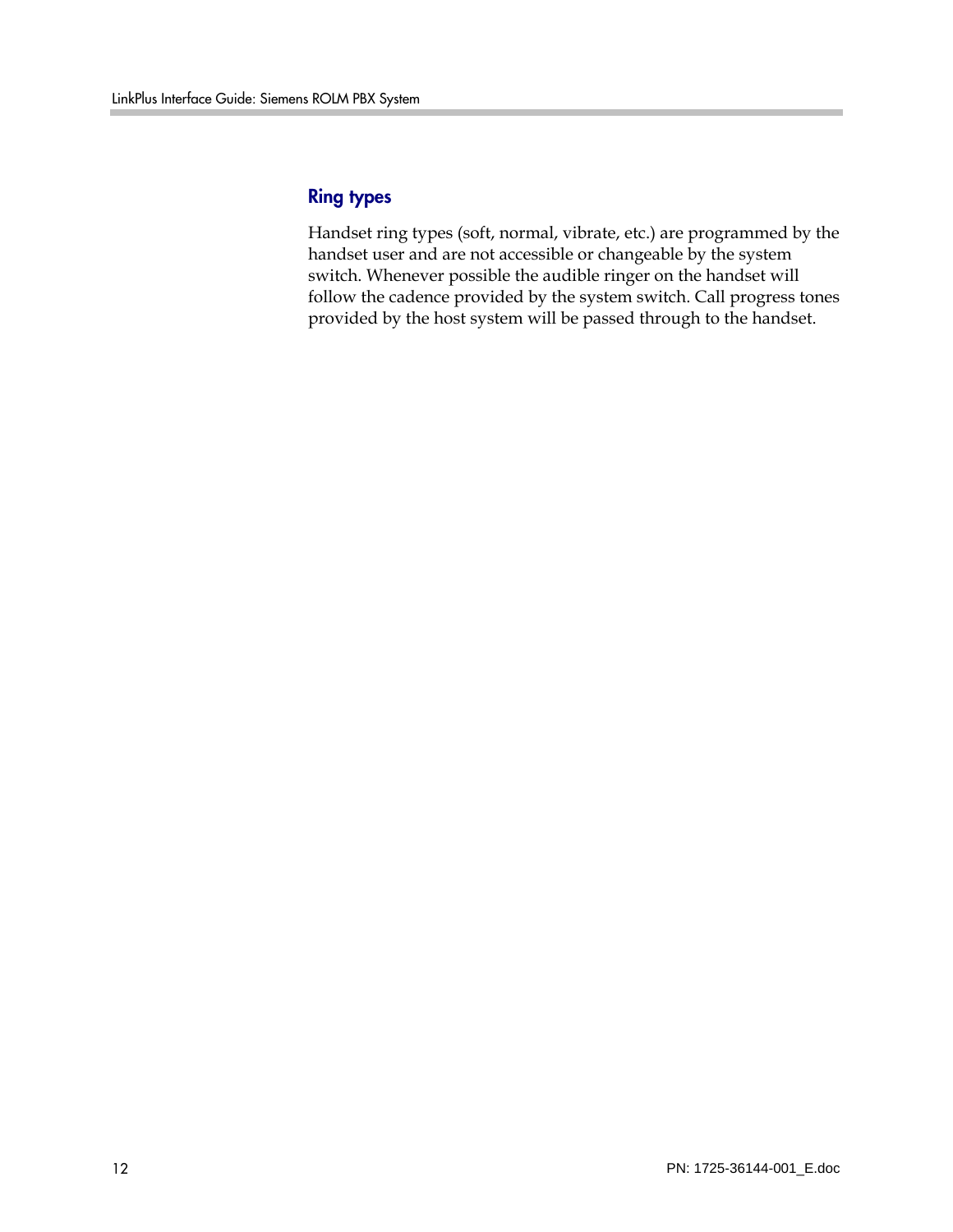# Interface Implementation

This section describes the recommended programming to use the Wireless Telephone System with Siemens Rolm systems. The procedures assume:

- The Rolm 8000, 9000, 9200, 9751, or 9006, or a Siemens Hicom 300E is installed and operational in an approved configuration. See the *Telephone Switch Interface Matrix* document for tested configurations.
- A trained Rolm technician or system administrator will be on site with the Installer to program the system.
- The SpectraLink 6000 System or SpectraLink 8000 Telephony Gateway is installed and the handsets are available for programming.

# Set the Switch Interface Type

### SpectraLink 6100 MCU

The SpectraLink 6100 Master Control Unit requires the switch interface type to be configured using the front panel buttons. The configuration procedures are detailed in *SpectraLink 6100 M3 MCU: Installation and Operation*.

### SpectraLink 6300 MCU

When configuring the SpectraLink 6300 MCU, the PBX interfaces are available as sub-menu selections when defining the Interface Module type using the SpectraLink 6300 MCU Operator's Console. Refer to *SpectraLink 6300 MCU: Operator's Console* for details on configuring the Interface Modules.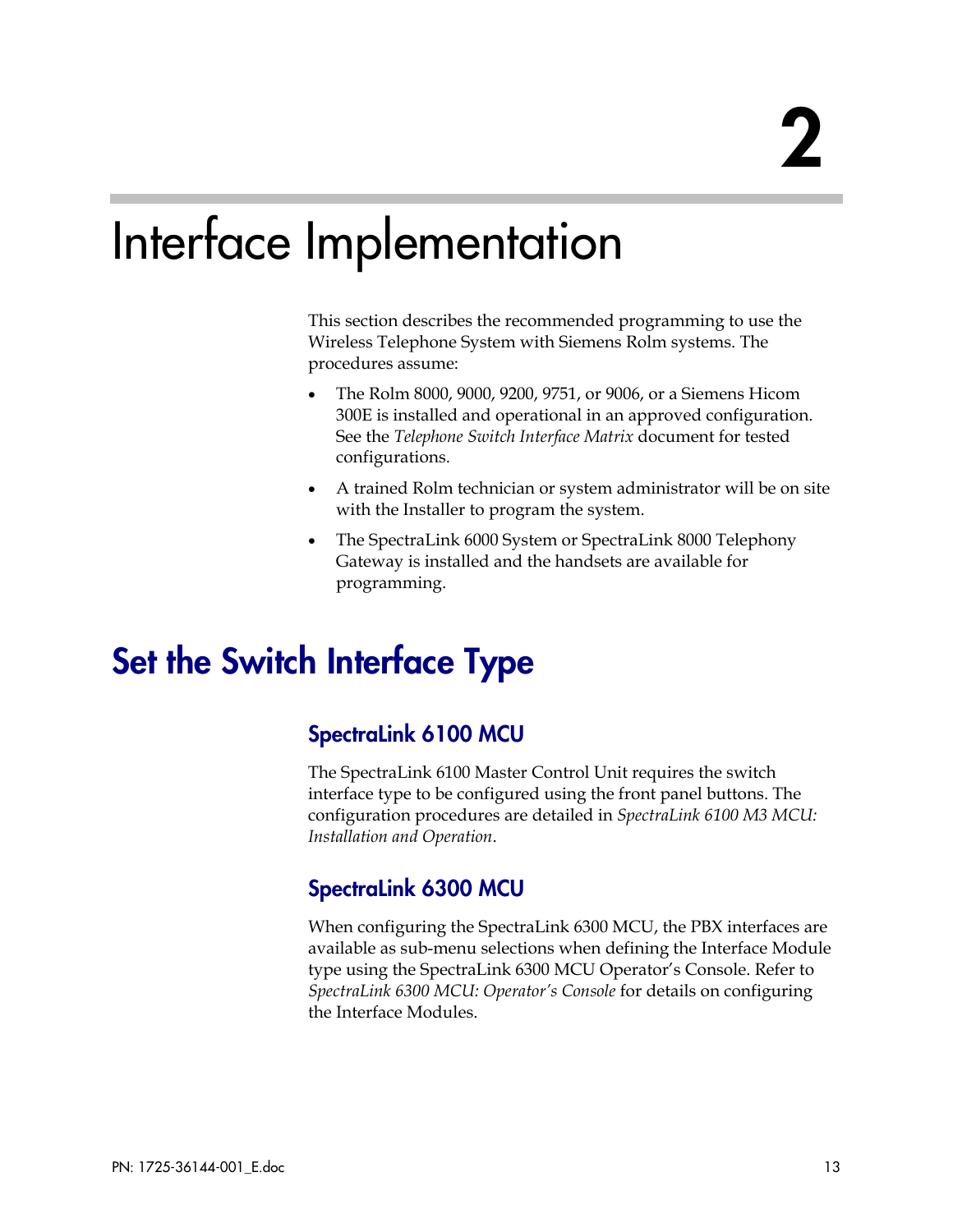### SpectraLink 8000 Telephony Gateways

Connect to the SpectraLink 8000 Telephony Gateway using the serial or modem interface. From the Main Menu, choose Gateway Configuration. Scroll to Telephone Switch Type and press enter to change this field, from the Submenu of PBX types, select Siemens Rolm. Refer to *SpectraLink 8000 Telephony Gateway: Administration Guide for SRP* for details on configuring the Telephone Switch Type.

# Key-mapping the Handset to Emulate ROLMPhone 400 Functionality

| LINE + 9 $O$<br>$FCN + 5$ O<br>$FCN + 0$ O<br><b>o</b> [<br>이<br>$FCN + 9$ O<br>LINE + 8 $O$<br>이<br>$FCN + 6$ O<br>이<br>o[<br>$FCN + #$ O<br>$LINE + 7$ O<br>o[<br>$\ensuremath{\mathsf{MSG}}$<br>이<br>$LINE + 6$ O<br>o[<br>$FCN + 7$ O<br>이<br>이<br>$FCN + * O$<br>$LINE + 5$ O<br>o[<br>이<br>$\circ$ [<br>$FCN + 8$ O<br>$LINE + 4$ O<br>٥[<br>LINE + 3 $O$<br>이<br>이<br>LINE + 2 $O$<br>$FCN + 4$ O<br>o[<br>LINE + 1 $O$<br>START O<br>$FCN + 1$ O<br>$FCN + 3$<br>$FCN + 2$<br><b>HOLD</b> |
|---------------------------------------------------------------------------------------------------------------------------------------------------------------------------------------------------------------------------------------------------------------------------------------------------------------------------------------------------------------------------------------------------------------------------------------------------------------------------------------------------|
|                                                                                                                                                                                                                                                                                                                                                                                                                                                                                                   |

ROLMPhone 400 Key-mapping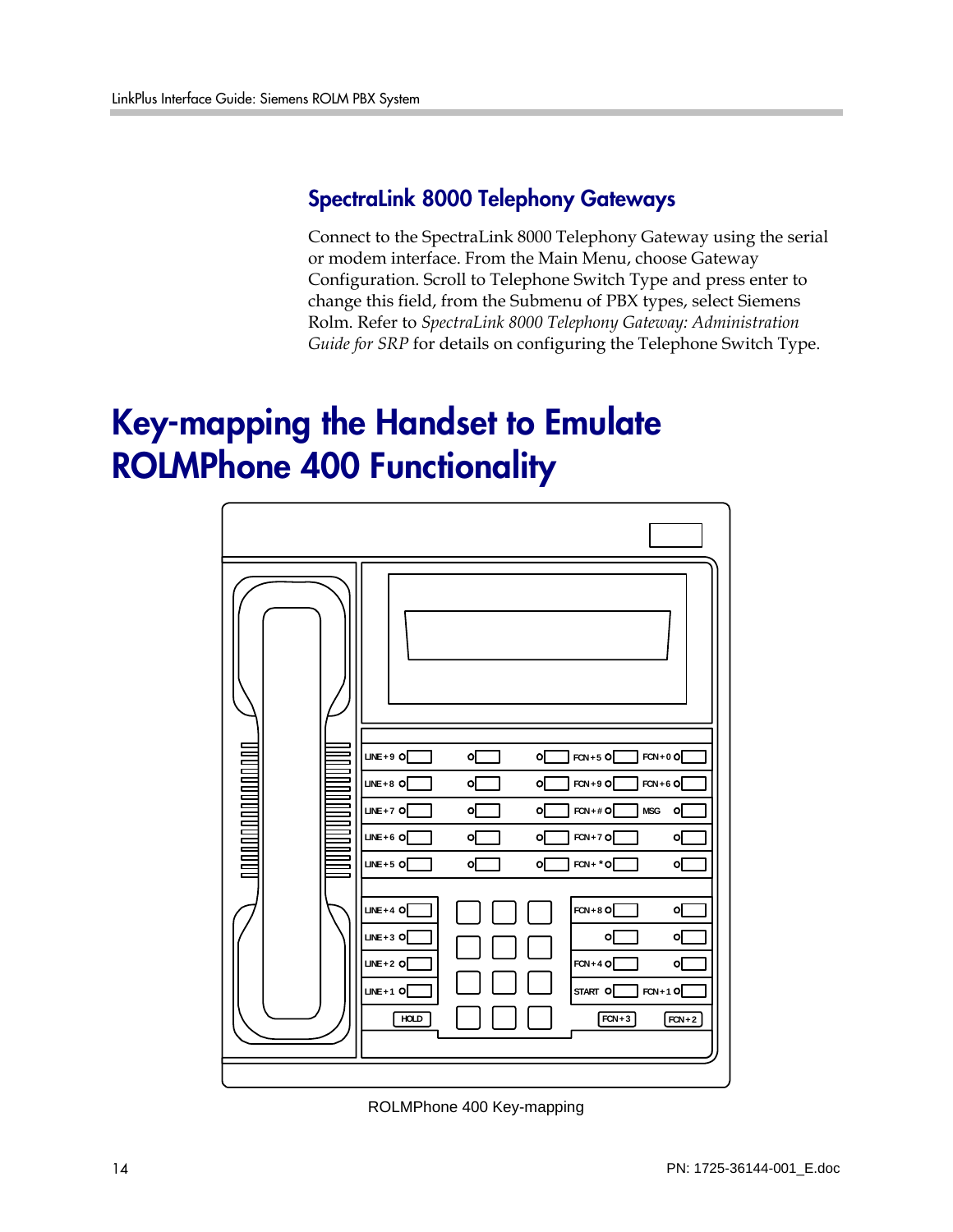The FCN [number] and LINE [number] labels represent the key sequence on the handset mapped to the corresponding key on the desk set. The FCN \* label indicates that pressing the **FCN** key on the handset followed by the **\*** key and the [number] key is the sequence equivalent to pressing the corresponding button on the desk set.

The handset function menu default settings are shown in the table below; these may be changed as described above in *Function Menu Programming*. Some of these functions (Mute, Redial, Forward, etc.) are activated by softkeys or FCN menu options on the SpectraLink 6000 and SpectraLink 8020/8030 Wireless Telephones.

| $FCN + 1$ | <b>MUTE</b>       | $FCN + 2$ | <b>XFER</b>   |
|-----------|-------------------|-----------|---------------|
| $FCN + 3$ | <b>CONN</b>       | $FCN + 4$ | <b>CONF</b>   |
| $FCN + 5$ | <b>FWD</b>        | $FCN + 6$ | SV RPT        |
| $FCN + 7$ | <b>PICK</b>       | $FCN + 8$ | <b>CAMP</b>   |
| $FCN + 9$ | <b>EXIT MENUS</b> | $FCN + #$ | <b>STA SP</b> |

# Program Rolm

Each handset must be programmed so the Rolm switch will recognize the handset and allow access to system facilities and features. The Rolm technician or local system programmer should perform the necessary programming.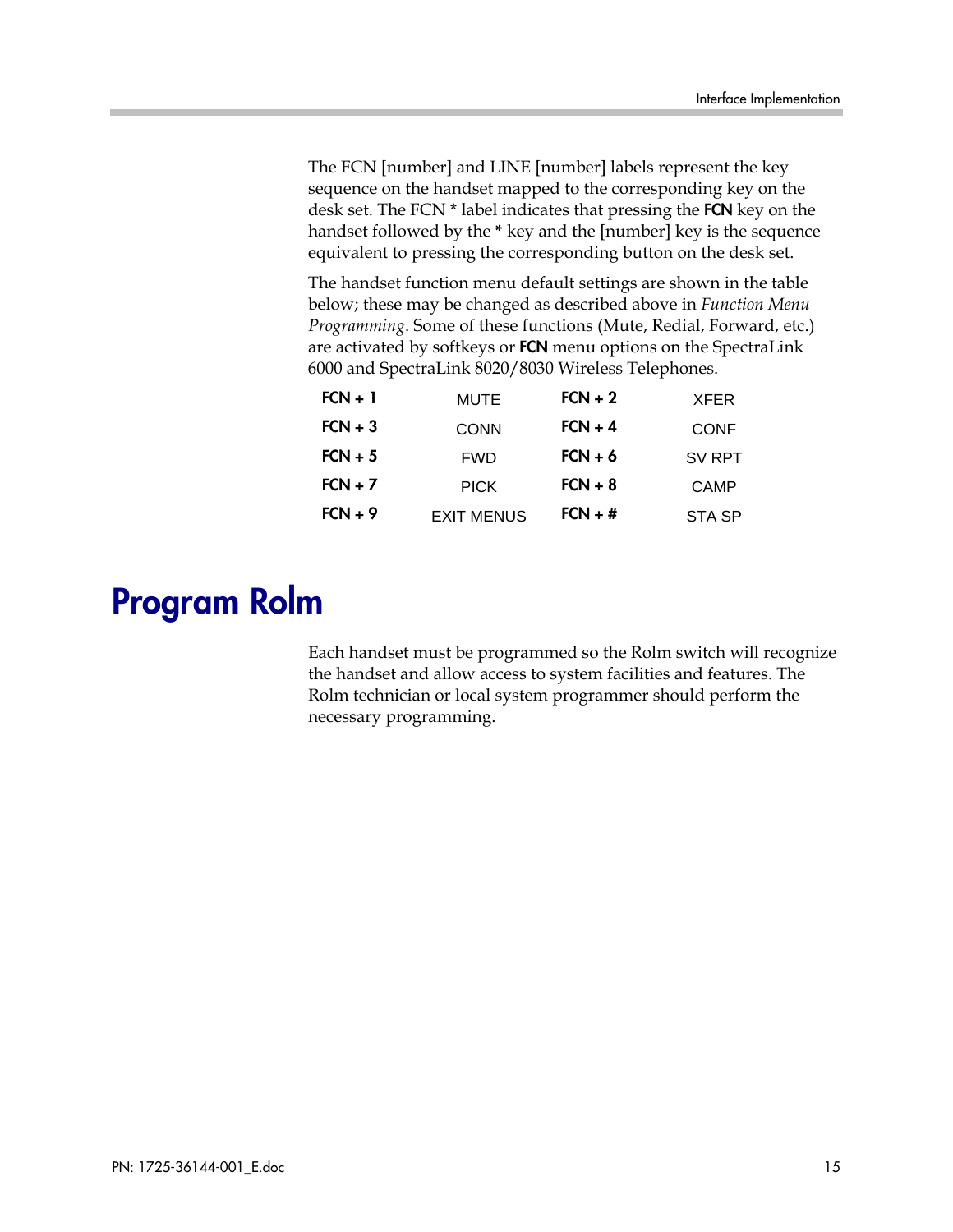### Create template table for handsets

Set up a template table with features assigned as shown below.



Note: On the Rolm 8000 and 9000 systems, the PHML button is MSGWT, and the TRANS button is FLASH.

The technician can customize the table by assigning features to the unused buttons in the upper quadrant (above Call Waiting, accessed by FCN 0, FCN 7, and FCN \*). Do not change the assignments for Message Waiting, Hold, Connect, Mute or Transfer; however, other features and the "Open" buttons can be re-assigned if desired.

### Set up the handset

- For each handset, set up a ROLMPhone defined as RP\_400.
- Associate this RP with the template table as displayed.
- Assign extensions (trunks and lines) to buttons as determined in planning process.

### Assign the port

Assign the handset's table and extension to the appropriate port. The installer can now test the handsets.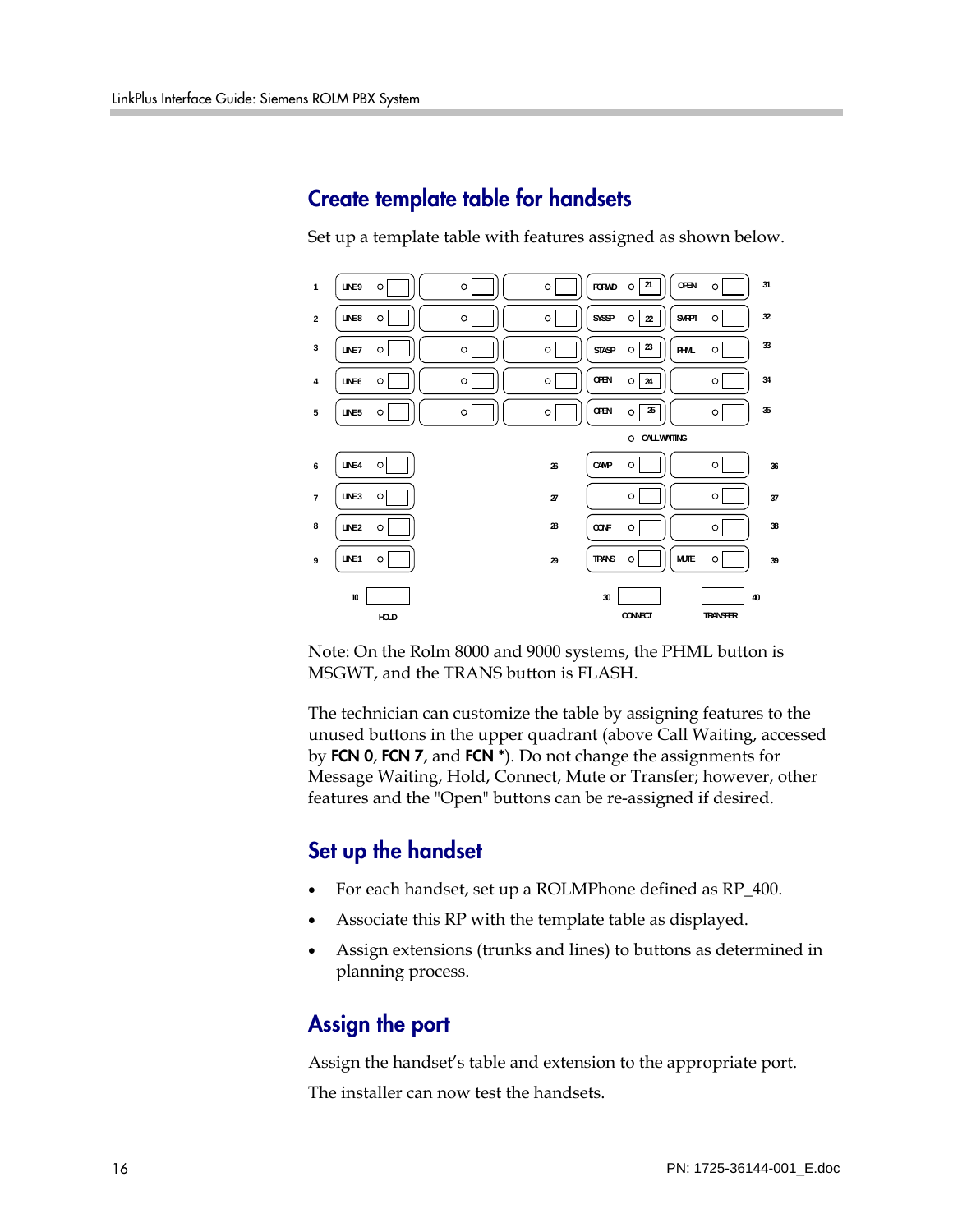### Program Hicom 300E

To program the Hicom 300E to emulate a flashhook button on the handset, program the Siemens button 29 as a XFER (Transfer) key.

This programming will enable users to access the following features.

Transfer START – dial number – END Conference START – dial number – START Conference – Drop Last Call START - \*\*\*\*4 – START Conference – Drop Designated Call START - \*\*4x – START Hold HOLD Hold Return START, LINE #